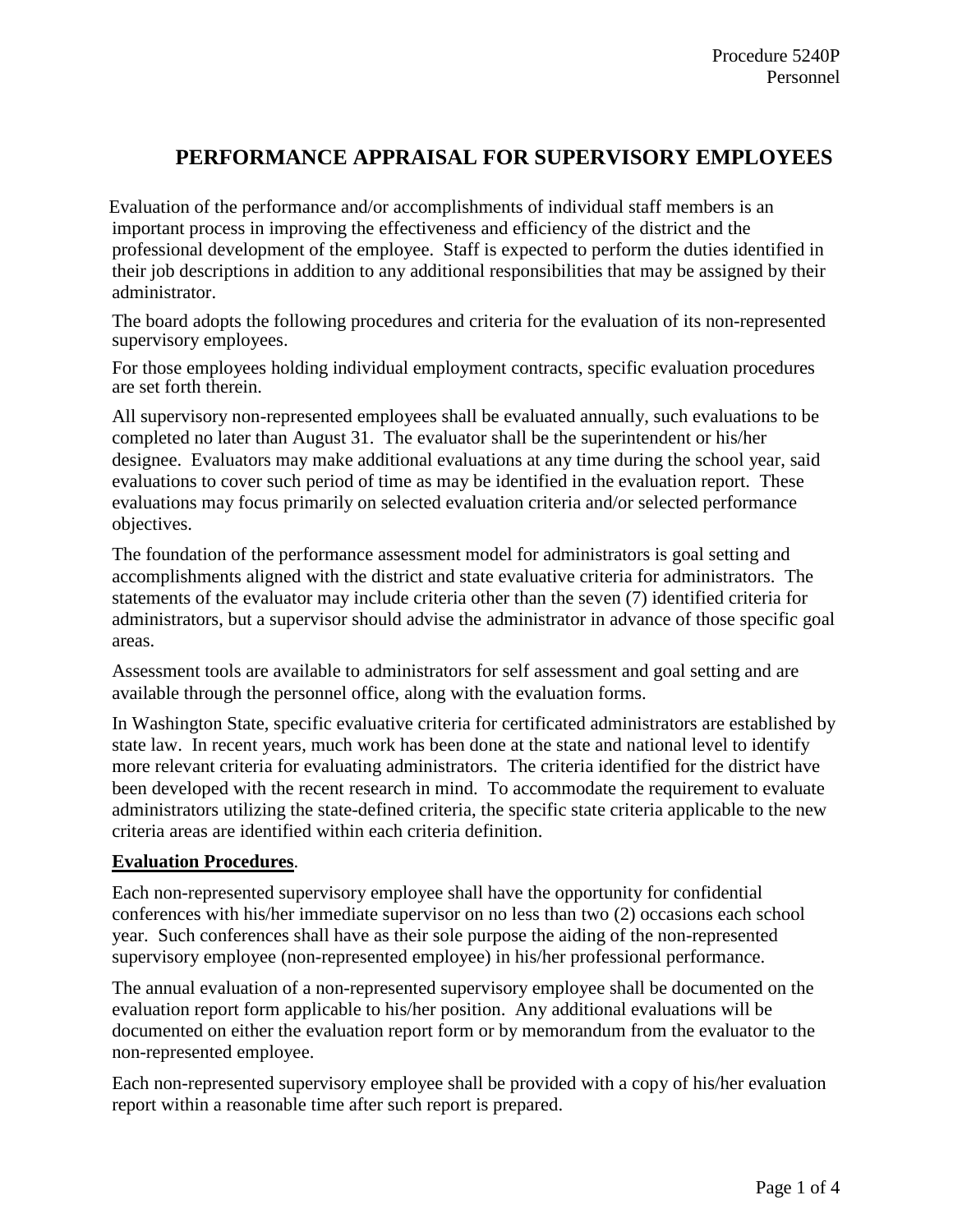The non-represented supervisory employee shall sign the district's copy of the evaluation to indicate that he/she has received a copy. The signature of the supervisory employee does not necessarily signify agreement with the contents of the evaluation.

Following the completion of each evaluation report, a meeting shall be held between the evaluator and the non-represented supervisory employee to discus the report.

Each evaluation report shall be filed in the supervisory employee's personnel file in the district personnel office.

# **Administrator Evaluation Processing and Timelines**

# **Phase I: Goal Setting**

This phase commences with the employees initially identifying the goal areas for the year, to be completed by October 31 of each year.

# **Phase II: Mid-Year Review**

This phase occurs sometime mid-year, generally in the January to February timeframe. The evaluator is responsible for scheduling the mid-year review meeting with the administrators.

# **Phase III: Final Evaluation**

This phase occurs at the end of the year and no later than June 30 annually.

Pursuant to RCW 28A.405.100, the criteria for the evaluation of non-represented supervisory employees, when applicable, shall be based on the following:

# **Assistant Superintendent**

**Leadership Responsibility 1**: Influence, establish, and sustain a culture conducive to continuous improvement.

**Leadership Responsibility 2**: Review and support the development and annual update of a comprehensive safe schools plan and the district's comprehensive safety, security, and emergency plan that include prevention, intervention, crisis response, and recovery; and if applicable, review, support and monitor the annual update of the schools' comprehensive safety, security and emergency plan.

**Leadership Responsibility 3**: Lead the development, implementation, and evaluation of the plan for accomplishment of specific department goals that support the district goals, mission, vision, and strategic task force recommendations and the district plan for improvement of student learning.

**Leadership Responsibility 4**: Provide leadership to ensure that department services are viewed as supportive and operate from a foundation of teamwork and customer service, focusing on those areas of service and support aligned with the department's scope of responsibility.

**Leadership Responsibility 5**: Monitor, assist, and evaluate staff implementation of district goals, department goals, functions and projects.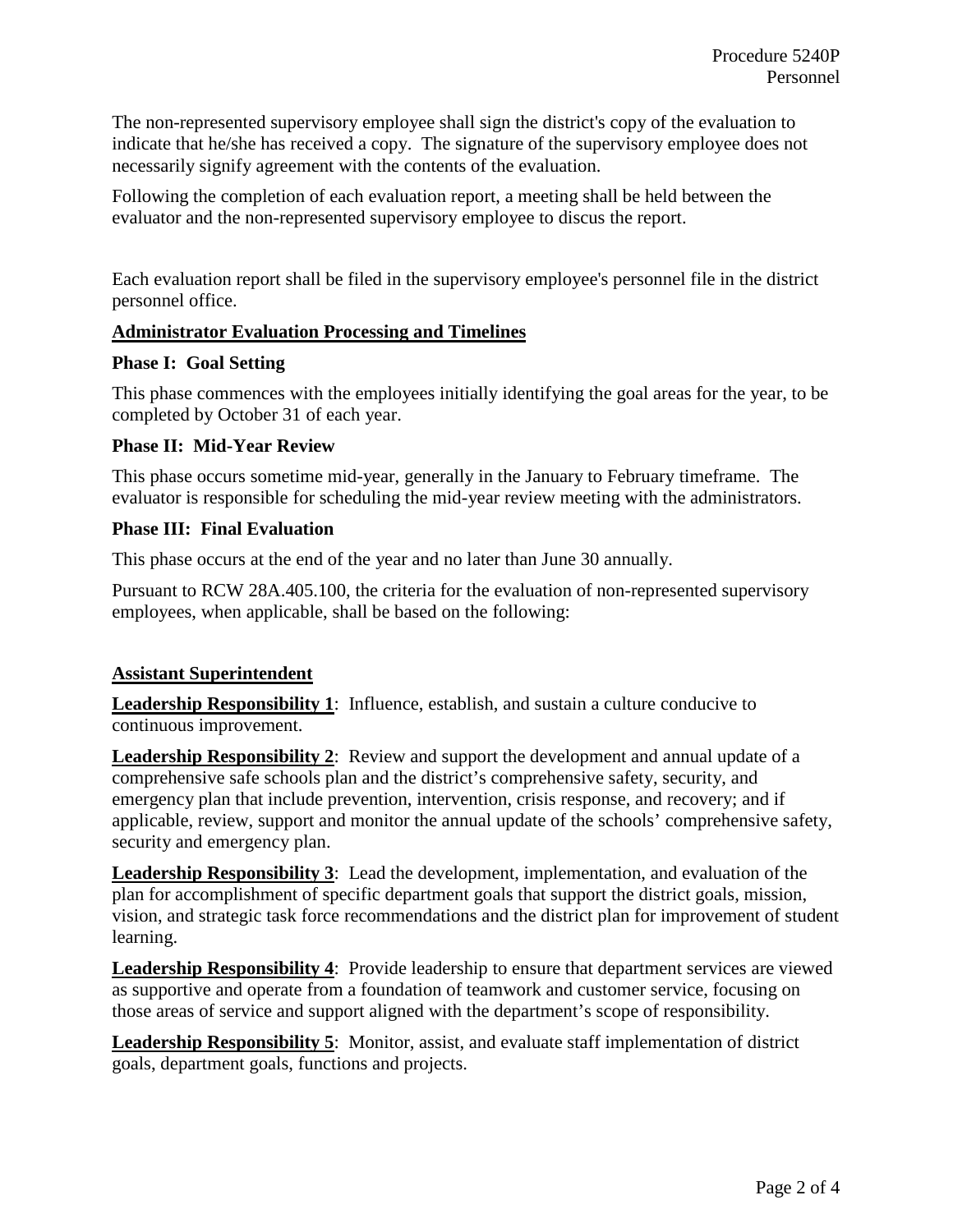**Leadership Responsibility 6**: Manage human and fiscal resources to accomplish student achievement goals, district goals, department goals, functions and projects.

**Leadership Responsibility 7**: Communicate and partner with community members to promote student learning and family and community relationships.

### **Director, Assistant Director, Supervisor, Manager, Coordinator**

**Leadership Responsibility 1**: Influence, establish, and sustain a culture conducive to continuous improvement by sustaining a team environment, organizing time and resources for staff collaboration and planning; developing a vision and a shared commitment to problem solving and improvement so department services are viewed as supportive and customer oriented. The administrator models and establishes a climate characterized by courtesy, respect, advocacy and collaboration.

**Leadership Responsibility 2**: Pursue on a regular basis professional development to maintain and develop personal leadership skills, technical knowledge, and to seek or maintain professional certification as appropriate.

**Leadership Responsibility 3**: Lead the development, implementation, and accomplishment of specific department goals that support and are aligned with the District's goals, mission, vision, and strategic plan. The administrator sets high standards to support the overall goal of improving student.

**Leadership Responsibility 4**: Provide leadership to ensure that department services are viewed as supportive and operate from a foundation of teamwork and customer service, focusing on those areas of service and support aligned with the department's scope of responsibility.

**Leadership Responsibility 5**: Monitor, assist, and evaluate staff performance and professional development to support the implementation of District goals, department goals, functions, and projects.

**Leadership Responsibility 6**: Manage human and fiscal resources to accomplish student achievement goals, district goals, department goals, functions, and projects.

**Leadership Responsibility 7**: Actively network and serve in professional, service, and community organizations to build professional relationships to enhance effectiveness and support the overall goal of improving student achievement.

# **Superintendent**

The Superintendent is evaluated consistent with criteria developed by the board of directors.

#### **Formal Assistance**

A formal "Plan of Improvement" may be utilized when the evaluator detects serious performance problems and the administrator, which is indicated by any "Unsatisfactory" rating. The Plan of Improvement is provided as a desirable option to be used in cases where the district deems